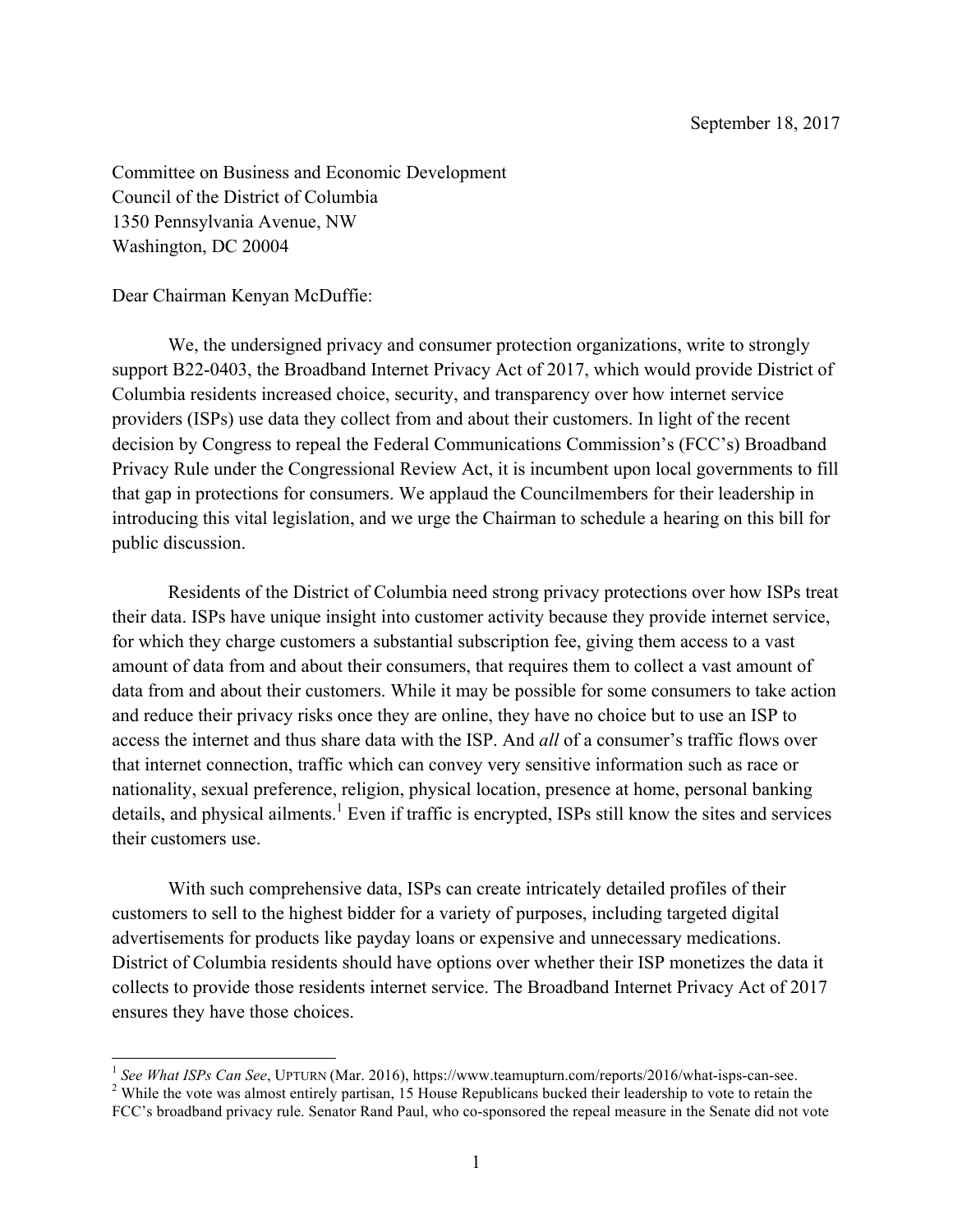The protections spelled out on the Broadband Internet Privacy Act of 2017 are necessary and reasonable. The bill essentially codifies existing business practices, as did the FCC's Broadband Privacy Rule. Section 3 of the bill requires transparency of privacy practices. Section 4 requires customer consent for certain uses or disclosures of their online activities by their ISP. Section 5 requires reasonable data security measures to safeguard their internet use from inadvertent disclosure. Section 6 requires notification to consumers and other entities in the event of a breach exposing their online activity. These provisions largely mirror the FCC rule that was recently overturned by Congress on a partisan vote.<sup>2</sup> Further, the public wants these protections. A YouGov poll last March found that 72% of Americans (from both parties) wanted President Trump to veto the measure that repealed the FCC's Broadband Privacy Rule.<sup>3</sup>

In the wake of Congress' decision to repeal the Broadband Privacy Rule, there are not clear rules governing how ISPs can use or disclose customer data. But, District of Columbia residents should be entitled to a reasonable expectation of privacy in the data ISPs collect to provide internet service given they often pay well over \$100 per month to an ISP. Just as we do not expect a cell carrier to listen to our phone calls, we should not expect them to watch and sell our web browsing and app usage history.

For these reasons, it is extremely important for the District of Columbia to stand up and protect its citizens' privacy rights. We believe that the Council should hold a public hearing on the Broadband Internet Privacy Act of 2017. We further look forward to engaging with Councilmembers on how the bill can be improved.

Signed,

ACLU of the District of Columbia Center for Democracy & Technology Center for Digital Democracy Common Cause Consumer Federation of America Consumers Union Consumer Watchdog Open Technology Institute Privacy Rights Clearinghouse

<sup>&</sup>lt;sup>2</sup> While the vote was almost entirely partisan, 15 House Republicans bucked their leadership to vote to retain the FCC's broadband privacy rule. Senator Rand Paul, who co-sponsored the repeal measure in the Senate did not vote for the repeal in the end.<br><sup>3</sup> Jon Brodkin, *Trump Move to Kill Privacy Rules Opposed by 72% of Republicans Survey Says, ARS TECHNICA* 

<sup>(</sup>Apr. 4, 2017), https://arstechnica.com/tech-policy/2017/04/trump-move-to-kill-privacy-rules-opposed-by-72-ofrepublicans-survey-says.